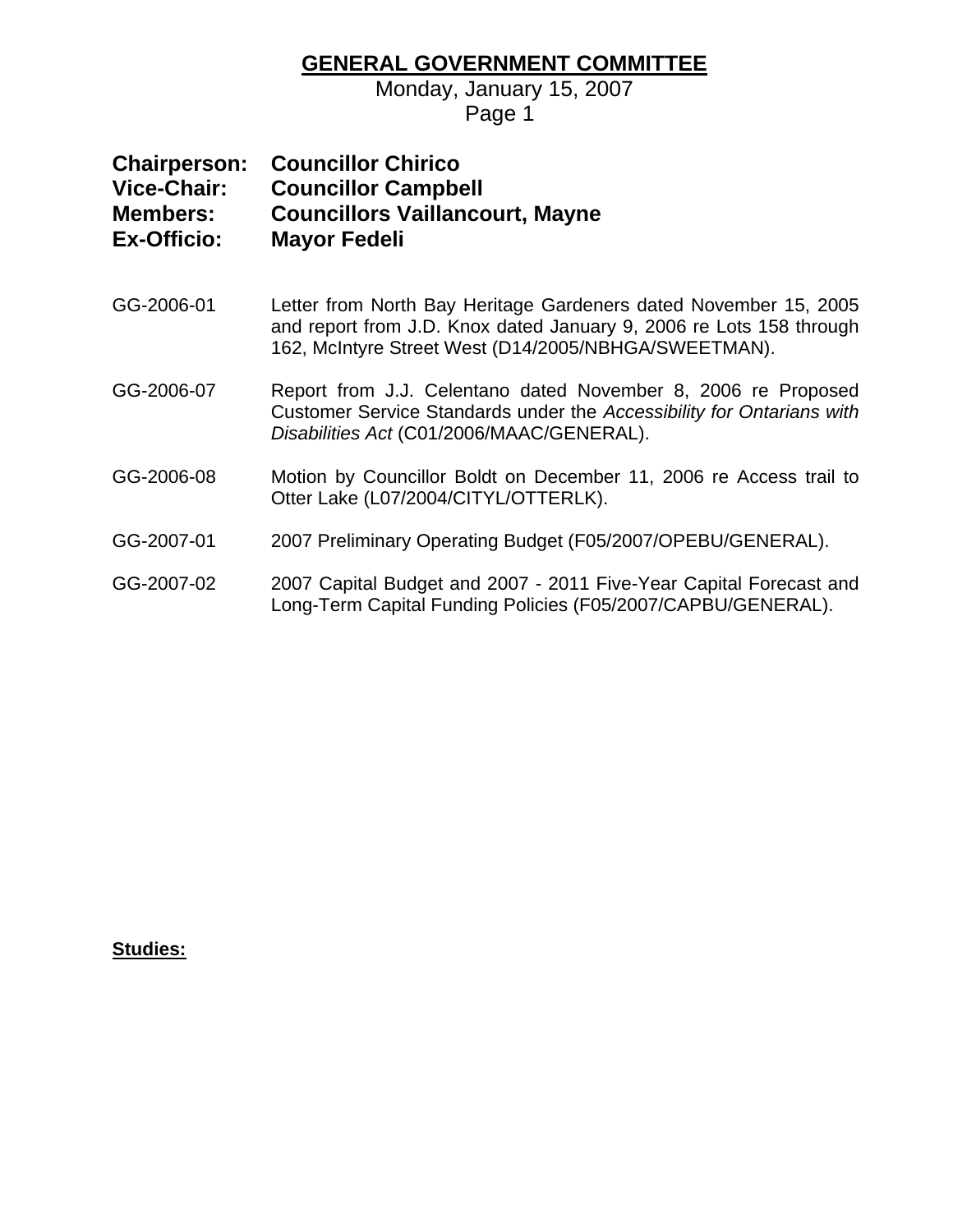### **COMMUNITY SERVICES COMMITTEE**

Monday, January 15, 2007 Page 1

| <b>Chairperson:</b><br><b>Vice-Chair:</b><br>Member:<br><b>Ex-Officio:</b> | <b>Councillor Anthony</b><br><b>Councillor Boldt</b><br><b>Councillor Bain</b><br><b>Mayor Fedeli</b>                                                                                                  |
|----------------------------------------------------------------------------|--------------------------------------------------------------------------------------------------------------------------------------------------------------------------------------------------------|
| CS-2001-35                                                                 | Rezoning applications by Consolidated Homes Ltd. - Golf Club Road<br>(D14/2001/CHLTD/GOLFCLUB).                                                                                                        |
| CS-2003-37                                                                 | Condominium application by Rick Miller on behalf of New Era Homes<br>Ltd. - McKeown Avenue (D07/2003/NEHL/ MCKEOWN).                                                                                   |
| CS-2004-23                                                                 | Rezoning application by 1081751 Ontario Inc. (Tarmagon Aggregates/<br>Don Fudge) - Highway 17 East (D14/2003/TARMA/ HWY#17E).                                                                          |
| CS-2004-29                                                                 | Rezoning and Plan of Subdivision applications by Rick Miller on behalf<br>of Grand Sierra Investments Ltd. - Sage Road (D12/D14/2003/GSIL/<br>SAGERD).                                                 |
| CS-2005-35                                                                 | Zoning By-Law Amendment and Plan of Condominium by Paul<br>Goodridge on behalf of Taki's Investments Ltd. and Team Service Inc.<br>- 125 Giroux Street (D14/D07/2005/TAKIS/125GIROU).                  |
| $\rightarrow$ CS-2006-26                                                   | Presentation by the Heritage Festival Management Committee<br>on October 2, 2006 and report from J.D. Knox dated December<br>6, 2006 re Heritage Festival (M02/2006/ HERIT/GENERAL).                   |
| CS-2006-27                                                                 | Report from J.J. Celentano dated November 24, 2006 re Summary<br>51<br>(Planning Act Reform/OMB<br>Reform)<br><b>Highlights</b><br>Bill<br>$\sim 100$<br>(L11/2006/PLACT/PAR).                         |
| CS-2006-28                                                                 | Report from B. Hall dated November 20, 2006 re 2006 Municipal<br>Heritage Committee Annual Report (R01/2006/NBMHC/GENERAL).                                                                            |
| CS-2006-29                                                                 | Official Plan Amendment, Zoning By-Law Amendment and Plan of<br>Subdivision applications by Rick Miller on behalf of Consolidated Homes<br>Limited - Golf Club Road (D09/D14/D12/2006/CHLTD/GOLFCLUB). |
| CS-2006-30                                                                 | Report from J.J. Celentano dated December 6, 2006 re Aggregate<br>Resources Act Implementation - January 2007 (L11/2007/MNR/AGA).                                                                      |
| $\rightarrow$ CS-2006-31                                                   | Report from S. Killins dated December 5, 2006 re New Building<br>By-Law (C00/2006/BYLAW/BUILDING).                                                                                                     |

**Studies:**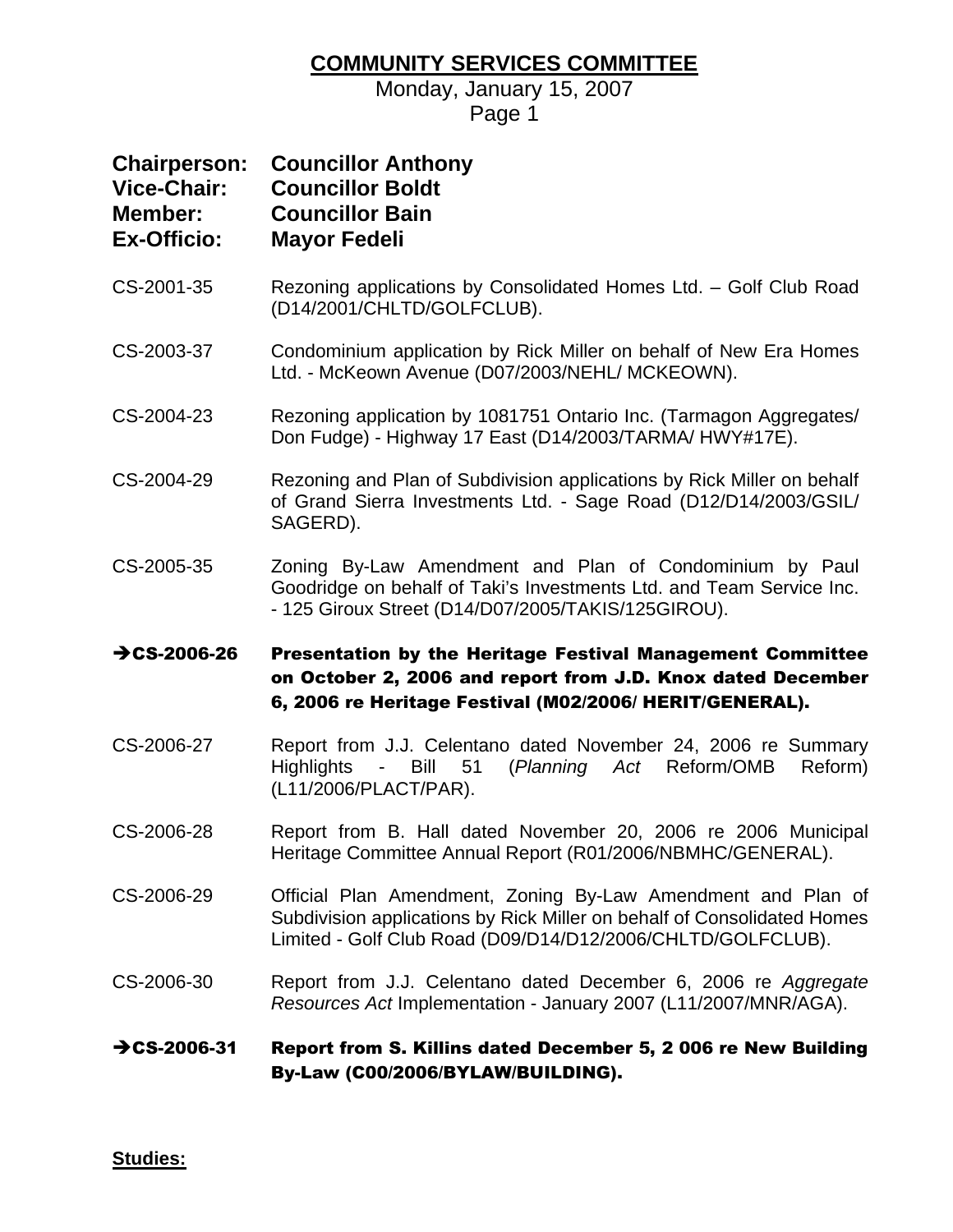### **ENGINEERING & WORKS COMMITTEE**

Monday, January 15, 2007 Page 1

|                    | <b>Chairperson: Councillor Koziol</b> |
|--------------------|---------------------------------------|
| Vice-Chair:        | <b>Councillor Mendicino</b>           |
| Member:            | <b>Councillor Graham</b>              |
| <b>Ex-Officio:</b> | <b>Mayor Fedeli</b>                   |

EW-2006-05 Report from P. Bullock dated July 6, 2006 re Amendment to Noise By-Law No. 142-76 (C00/2006/NOISE/GENERAL).

**Studies:**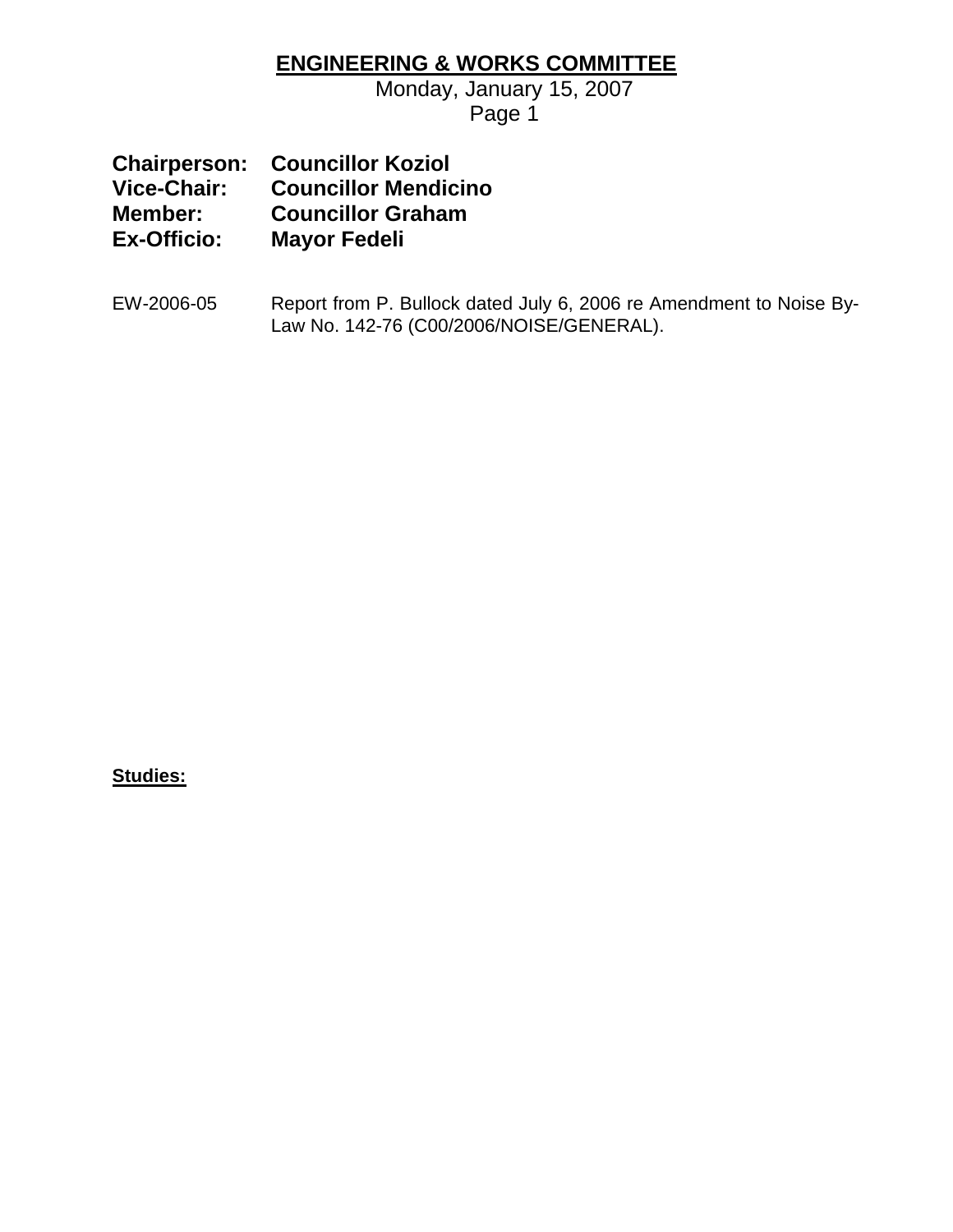### **ITEMS REFERRED BY COUNCIL FOR A REPORT**

| <b>DATE</b>       | ITEM                                                                                                                  |  |  |
|-------------------|-----------------------------------------------------------------------------------------------------------------------|--|--|
| September 8, 2003 | Community safety zone report.                                                                                         |  |  |
| December 15, 2003 | Merits of a Road Closing By-Law (private bridge over Chippewa<br>Creek)                                               |  |  |
| June 29, 2004     | <b>Transit Operational Review.</b>                                                                                    |  |  |
| March 29, 2005    | Backflow Prevention Program survey of all industrial, commercial<br>and institutional buildings (due September 2005). |  |  |
| July 11, 2005     | Cost estimates for safety improvement to the intersection of<br>Laurentian Avenue and Trout Lake Road.                |  |  |
| July 25, 2005     | Road Watch Program.                                                                                                   |  |  |
| September 6, 2005 | 4-Way stop at the intersection of John Street and Second Avenue.                                                      |  |  |
| June 5, 2006      | Business Retention and Expansion Program Action Plan (Annual<br>Update - 2007).                                       |  |  |
| December 11, 2006 | Bill 51 - Planning Act Reforms.                                                                                       |  |  |